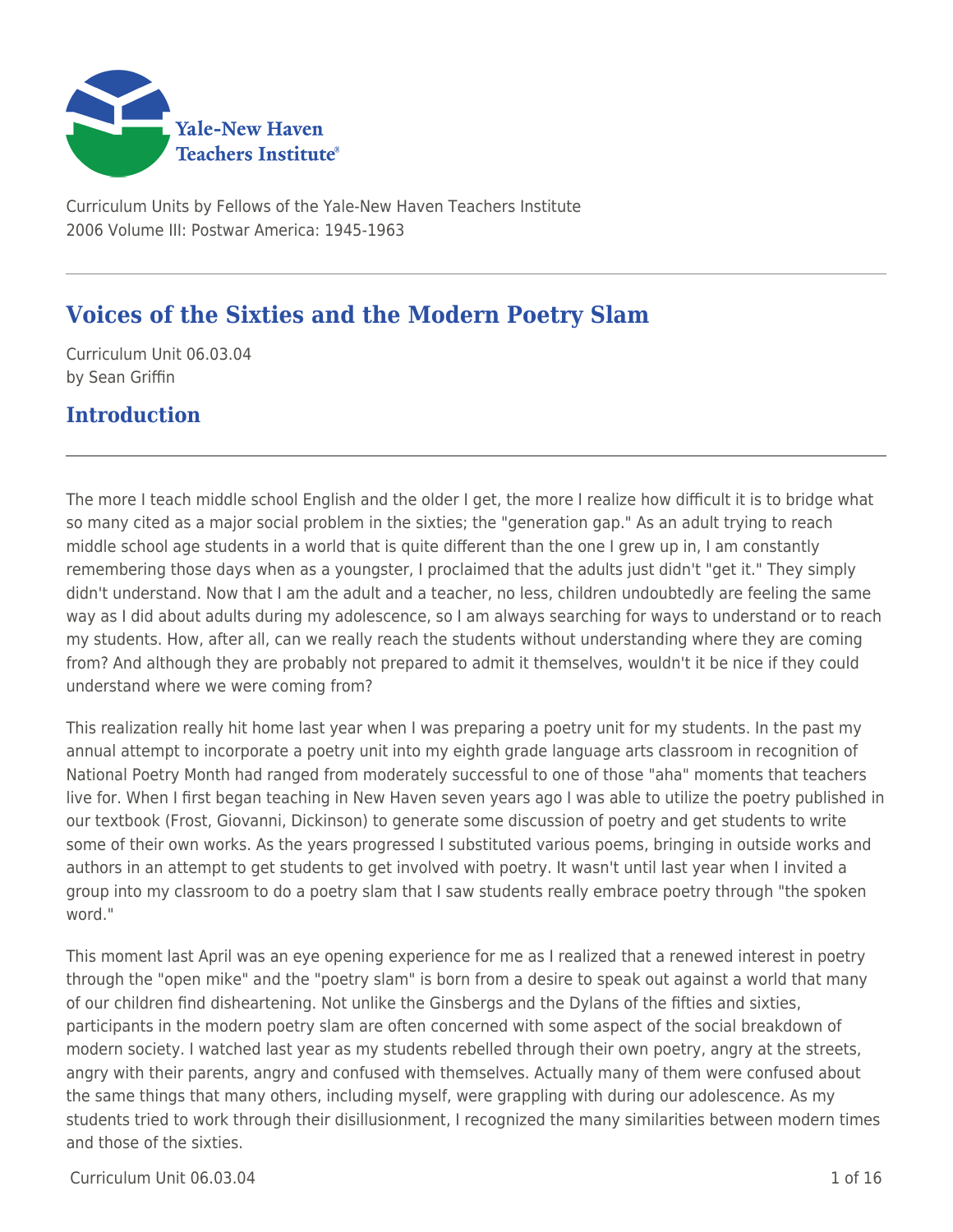As I began to think about it I was able to draw many similarities between myself and the children, my times and their times, my worries and their worries, my anger and their anger. How did I relieve my anger and frustration--through poetry and writing. I am the last of the "Baby Boomers," a term unknown to many of my current students. My fellow "boomers" were equally frustrated and confused, ready to bend the rules, to challenge the norm and the accepted. They followed the beat poets, the Ginsbergs, the Keroacs and they became the Dylans the Giovannis the Brooks', the Ferlenghettis, the Seegers. They became the anti-"father know best" generation. They fought against the wars and the rules. They blamed their parents and the politicians. They read in bars, at open mikes, they sang in concerts and on street corners, sharing their poetry, sometimes for poetry's sake, sometimes for the sake of change, sometimes to question. The songs and poetry of the sixties and seventies led to the open mike sessions that characterized the eighties and nineties. From the open mike I believe I can trace a direct link to what today is being called the "spoken word" revolution and performance poetry. Young people's modern poetry has become alive through the spoken word. Due perhaps to the development of our electronic world, where TV images race past the eye on music videos and the "X Box" has replaced the hoola hoop, the poetry of this generation cannot just sit on a page. Instead it is prompted to come to life through the words and animation of the speakers. The spoken word is just that, the living poetry, read with feeling and emotion and movement, often-inviting audience members to join in, to interact and to work with the poet.

In this unit I will introduce students to the performance poetry of the past beginning with the Beat poets of the 1950s and leading into the protest poetry and music of the 1960s. I will attempt to lead students through a discovery of the performance poetry of the past and allow them to draw their own conclusions as we study the modern poetry slam and the spoken word revolution, which is a part of this modern poetry movement. Students will read the poetry of others and read and write their own poetry at first, mimicking past poets as they find their way to their own inner voice and hopefully are able to perform for their classmates.

In this unit I will make links that I think I see in the history of poetry and the natural need to rebel that appears with adolescence and sometimes never goes away. By showing students how writers of the past worked with poetry as an artistic form of expression, I hope I can come close to making the link I saw forged in my classroom last year. I am a firm believer in the therapeutic value of creative writing and I want to share that value with my students, many of whom may find an outlet, a way to work out their issues in the modern poetry slam.

## **Purpose**

As mentioned in my introduction, one of the main purposes of this unit is to provide a link between generations. I think students need to understand that adults and particularly teachers have or have had some of the same concerns as they do now. There are many ways to do this, but this unit will use poetry as the impetus or vehicle to get to that point.

The unit will also provide a fun way for teachers and students to study and appreciate poetry. What teacher hasn't had the experience when introducing a poetry unit or lesson when a student (usually male) gives a sigh and asserts, "I don't do poetry." The stigma students sometimes attach to poetry may be alleviated here. I find that many students, even the die-hard anti-poetry ones, enjoy poetry once they begin to understand it and experiment with it. The spoken word and the poetry slam are aspects of poetry that my students at the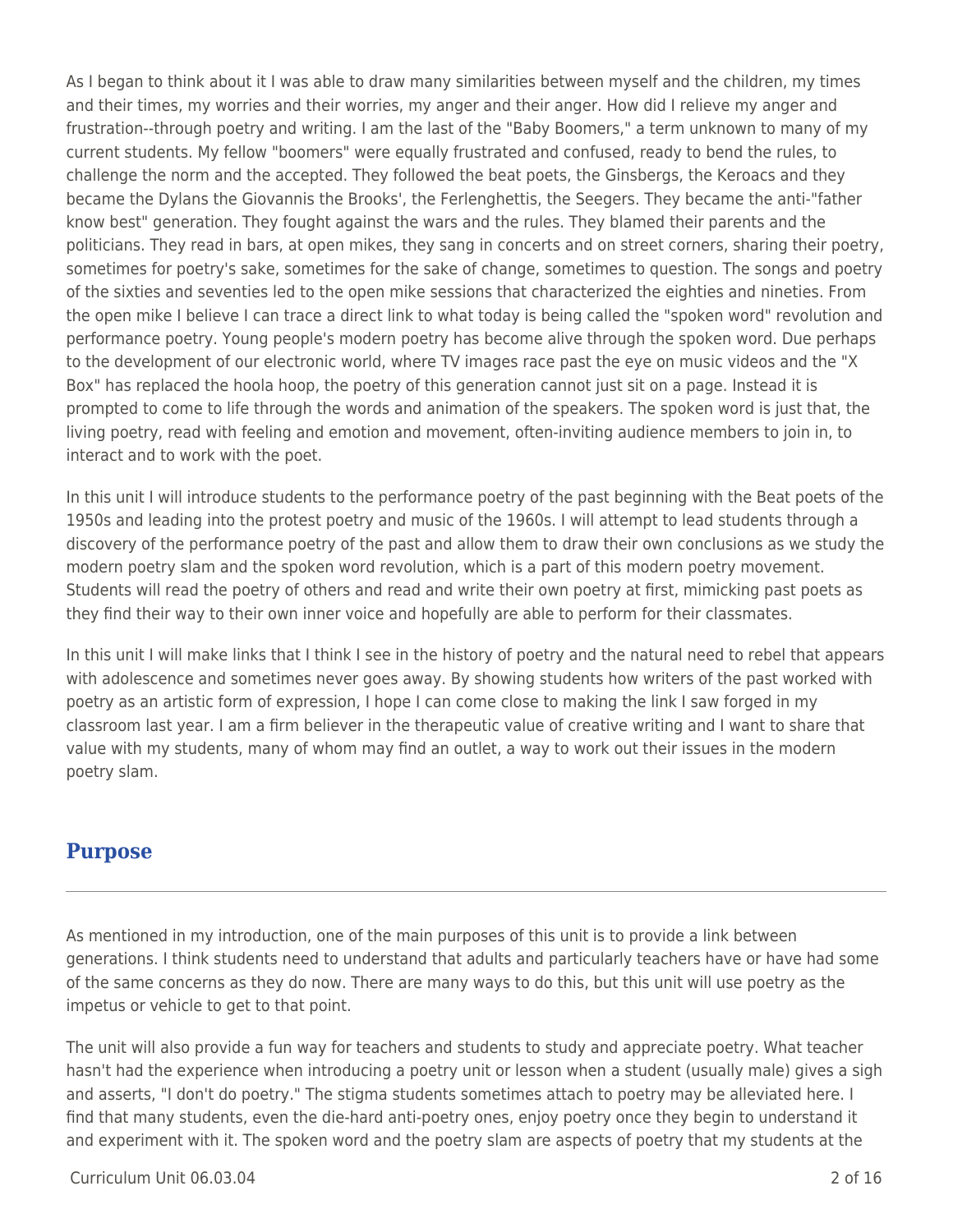middle school level have not really been exposed to. But, again as mentioned in my introduction, I have seen the power of the spoken word and can vouch for its effect on my previous students. The poetry slam that is the end product of this unit should provide students with a really enjoyable production that will be an eye opening experience.

## **Connecticut Writing Project**

The Connecticut Writing Project is a University of Connecticut writing program that is a part of the larger National Writing Project. The program is designed to help students and teachers explore writing through various creative writing strategies. Teachers in New Haven have been fortunate enough to be introduced to the program as a part of the English curriculum. Due to our inclusion in the Connecticut Writing Project, teachers in New Haven have been introduced to various ways to help our students become more comfortable with their writing as they discover new ways to express themselves. Journal writing in which content is the focus, I-search research papers, dialogical notebooks and writer conferences are all techniques that New Haven teachers have been invited to explore as they lead students through writing that emphasizes connecting literature and self, taking critical stances and focusing on higher order thinking skills in their writing.

The main impact the Connecticut Writing Project has had on my teaching is the concept of journal writing. Before the Connecticut Writing Project came to New Haven I would have students write in their journals and then go through and correct every spelling mistake, grammar mistake, etc. I was told at one of our first meetings that I was using journal writing incorrectly. My attacks on students journals with the red pen was simply stifling their writing. Students were not letting their writing flow in their journals because they knew I would be correcting and grading every entry. At first overlooking the spelling and grammar mistakes was very difficult for me as an English teacher, but as we went on through the training I realized that I simply wasn't letting the students write. If I had someone stopping me after every sentence of a short story or chapter that I had written I would never get anything worthy written. It is the same thing with the journals. We use the journals to make breakthroughs on the writing. The writing workshop, the essay, the research report were all places where students would be held accountable for spelling and grammar, but the journal was meant for letting the writing flow.

I will always be greatly indebted to the Connecticut Writing Project for making a huge difference in my students' and my own writing. I encourage other systems to get involved with the National Writing Project and to encourage innovative creative writing in the classroom.

## **Journal Writing**

Journal writing will be a big part of this unit. I find that journal writing is one of the most exciting and creative types of writing that my students regularly take part in. I emphasize creativity in the journals that I require my eighth graders to keep. They are never penalized for spelling or grammar in their journals because the entries are all about their ideas. I want students to feel free to express themselves in their writing. I want them to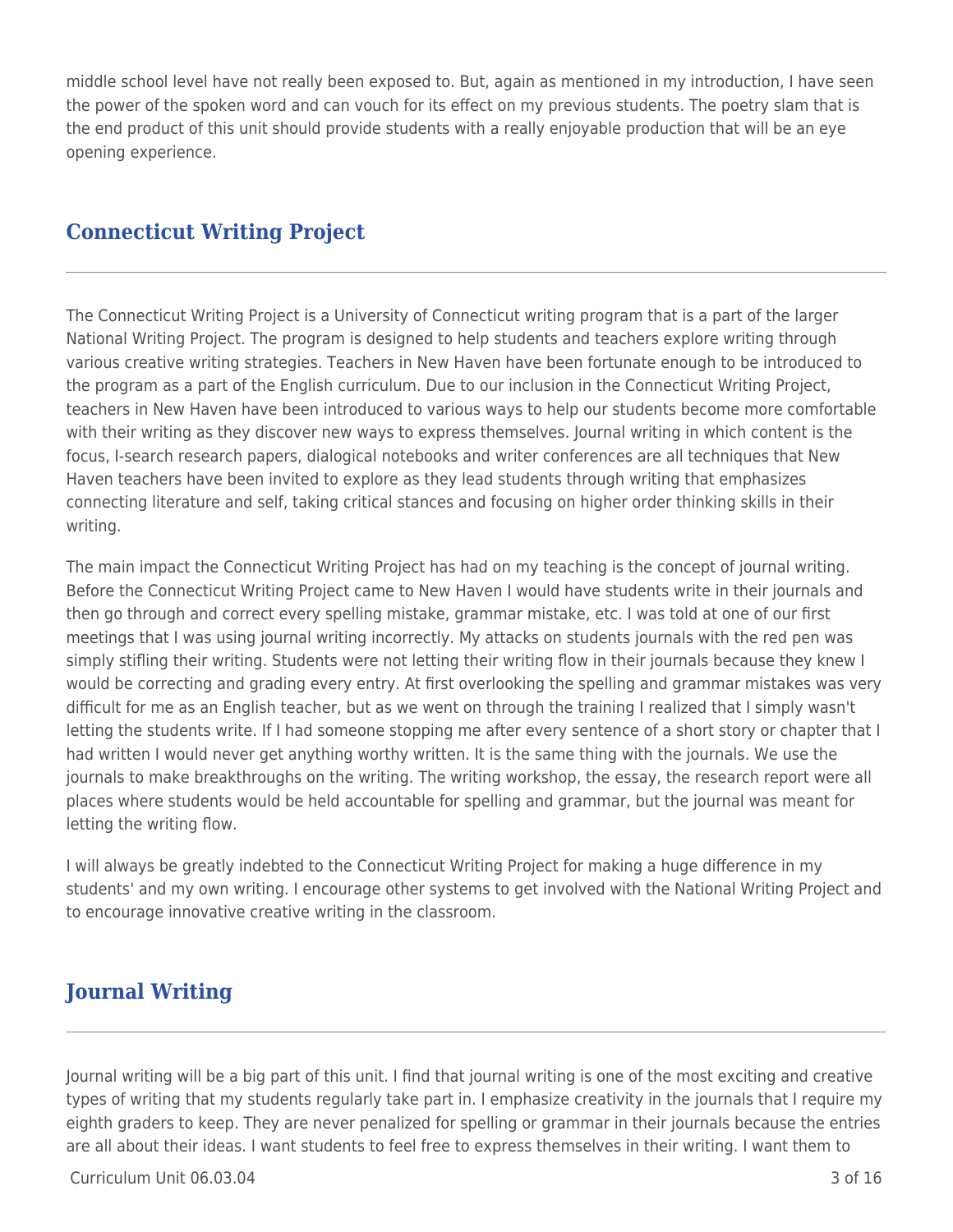enjoy their ideas and allow themselves the freedom to not worry about form, structure, grammar and the elements that we regularly examine during other types of writing such as essay and research writing.

Journal writing combined with literature is meant to lead students to the type of higher-order thinking that the latest changes in educational curriculum aim to enhance. Students make connections, take critical stances and are able to think past the literal interpretation that so often characterizes traditional assessment.

Journal writing will work easily into this unit. Students will be examining a number of poets' works and writing several of their own poems. I will encourage students to write as much poetry as they like during this unit and they will not be required to share it if they do not want to do so. But I have found over the years that aspect of journal writing that is especially helpful is that it is an easy way to get students to share their work. I always ask students to share what they have written with classmates when they are done writing. It is not mandatory to share, but it is encouraged, and I find that most students enjoy reading their work out loud. The more they share, the more they enjoy the writing. In this unit journal writing will help to extend the conversation that we have about the literature and about poetry. I will ask my students to set aside a section of their journals for this unit. The possible topics are endless. Trying to get students to choose a topic that makes those connections to higher order thinking is key to a successful unit.

Some possible journal topics:

- · Write a story based on a poem
- · Write a paragraph in which you are a famous poet, explaining one of your poems
- · Write a dialogue between two beat poets
- · Write a song
- · Write a poem about what really makes you mad
- · Write a soliloquy from an issue's point of view
- · Compare two poems
- · Analyze an aspect of a poem (mood, form, rhythm, etc.)
- · Describe your inner conflicts/dreams/worries
- · How might your poetry make others feel? How does a poem make you feel
- · Illustrate a poem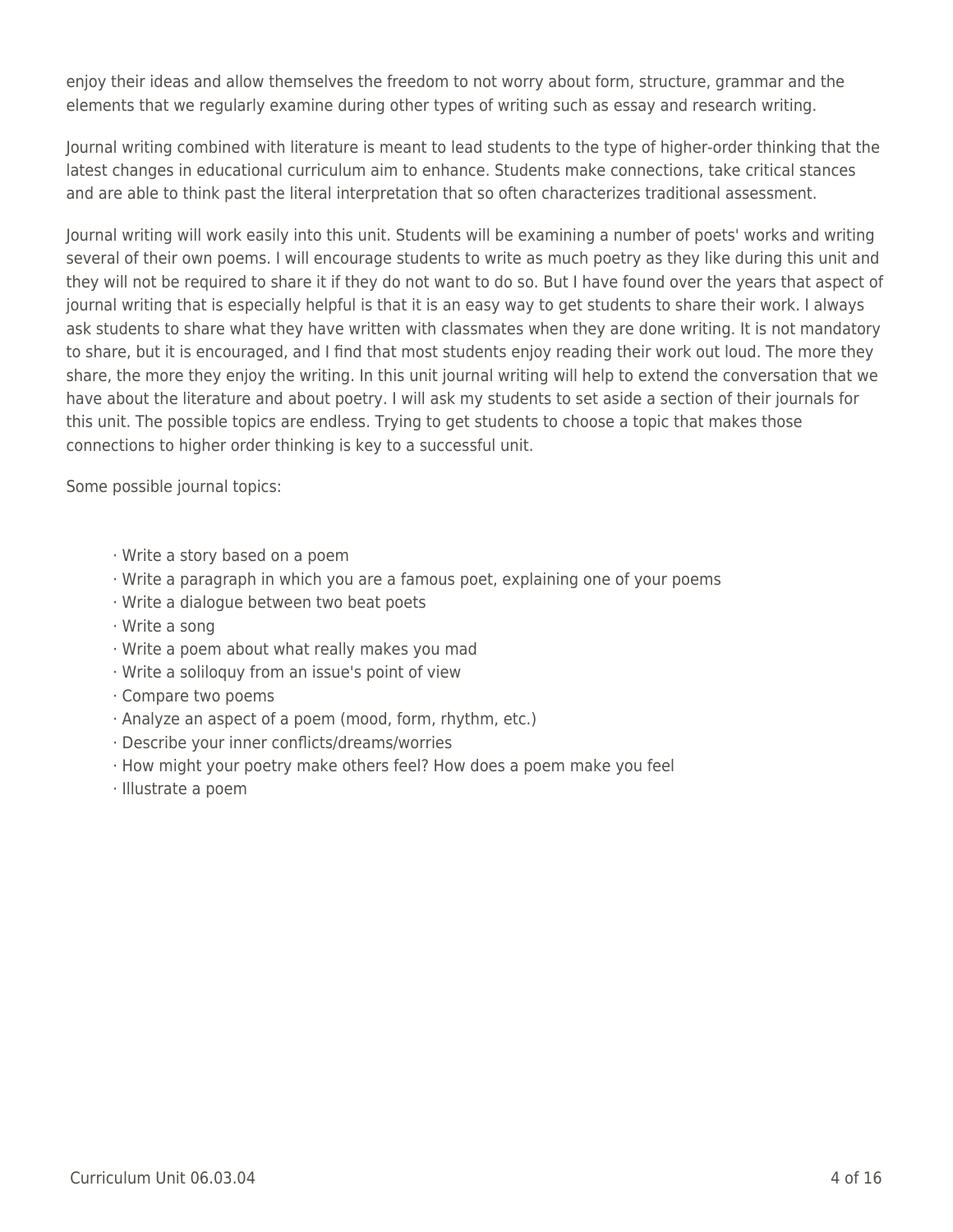As our school is an arts magnet school, whenever I do an extensive unit I try to incorporate art into the unit wherever possible. In an arts magnet school the arts and academics are linked in a way that promotes learning that is often overlooked in a regular school setting. In our school, students study math, social studies, science and languages, but are also invited to explore the arts for half of their day. The students study drawing and painting, photography, video, dance, pottery, drama, sculpture, and music. It is through this vehicle, this arts magnet atmosphere, that students are allowed to explore and find their strengths and weaknesses. Virtually every student in the school finds his or her niche, his or her interest, his or her means to succeed in an arts magnet school. Personally, I feel that every middle school should be an arts magnet school. In an arts magnet school students use the arts as a way to further explore and understand the academics.

I find that infusing art into my academic classroom is one way to help students succeed while tapping into their interests and finding routes to higher order thinking. In this unit I will toy with visual arts, music, and drama as students find different aspects of the arts to explore with the poetry.

## **The Unit**

This unit seeks to explore links between discontent in poet's minds with an evolution of poetry that runs through three time periods and leads to today's Spoken Word. The unit is divided into three sections; The Beats, Protest of the Sixties, and finally, The Spoken Word. In each section I will give background for the students, explore the poetry of the era, give students a chance to write similar poetry and finally produce some artwork to accompany each study. Hence, the students will be working with the text, writing in their journals and working with art as they discover the commonalities that they hold with past generations.

## **A word about Assessment**

Besides journal writing, I ask students to partake in three types of projects in this unit. At the end of the Beat Generation section, students are asked to create an artistic visual that will help portray their favorite beat poem or their own beat poem. At the end of the second section I ask students to put music to their poetry. Finally at the end of the third section, I ask students to participate in a poetry slam. Let students know ahead of time that these are the three bigger projects connected with this unit. While student participation is required throughout the unit, I'll let the students choose which section they would like to have a major grade on. This way students will be allowed to capitalize on the learning strategy that best fits their personality. We are not all musicians, artists or performers, but hopefully students will be able to choose one of these categories to be graded on.

## **Section One-The Beat Generation**

Without a doubt the best place to begin tracing the evolution of poetry to today's Spoken Word Poetry Slam is with the Beat Generation of the 1950s. The "beatniks" as they came to be known derived their nickname from the term "beat" or "beat down." This group of antiestablishment artists was really the generation that grew out of the materialistic world of the 1950s. As white picket fences sprung up across a nation of suburban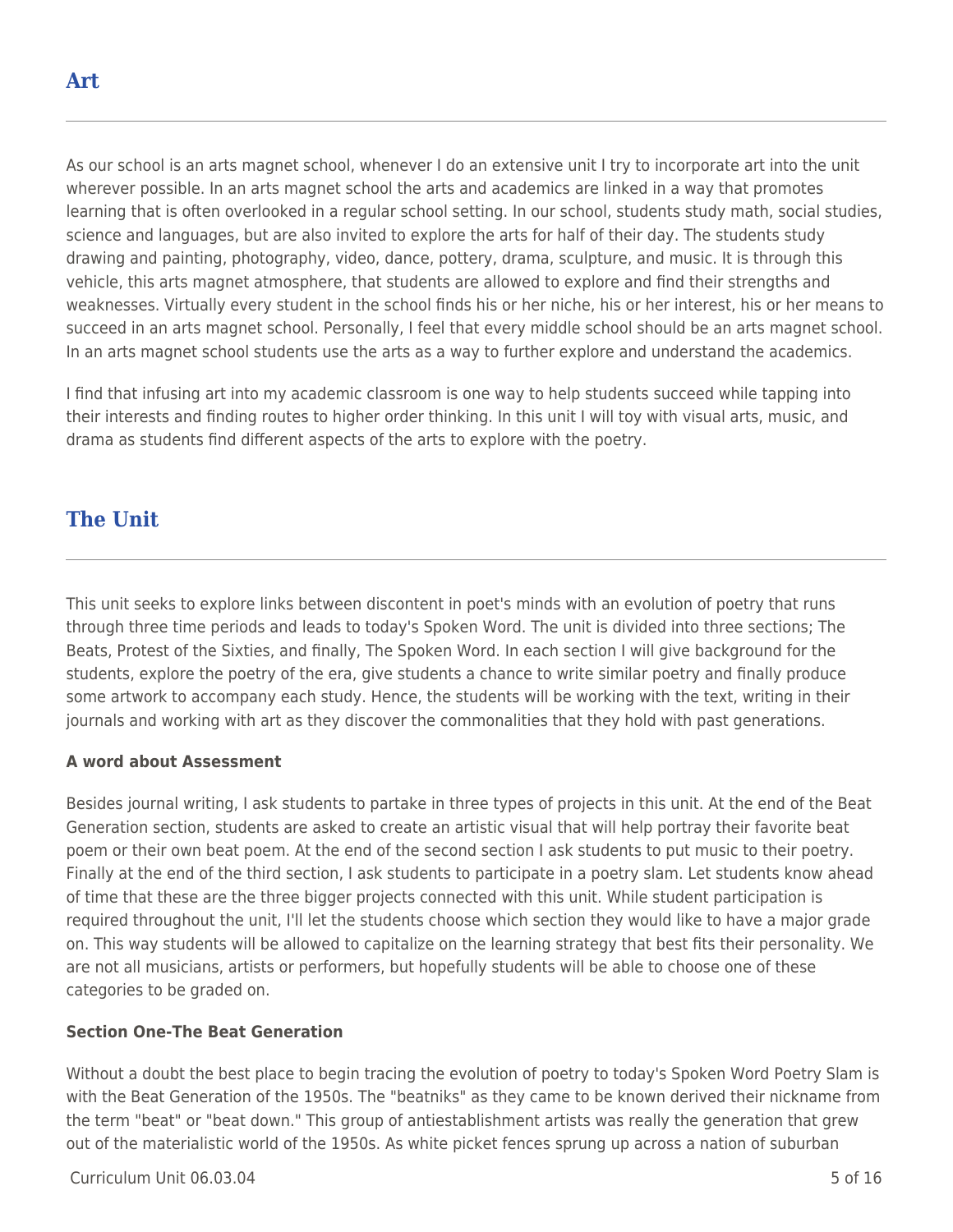neighborhoods filled with all the gadgets and conveniences of the modern, post WWII American society, the beatniks became the anti-50s. In a world of established hairdos and pleated skirts, the beatniks chose to not comb their hair and wore dirty clothing. In a world of "Father Knows Best" marriages and stay at home moms, the beatniks chose to experiment with sex and homosexuality; in a world of complacency with keeping up with the Joneses, the beatniks chose to give everything up. They became a sort of conscience in a society that was prospering as never before. Thomas F. Merrill writes in Allen Ginsberg:

The anger is there, the zealousness is there; but what makes it different from the protests of the past is that the Beat attitude is not interested in social reform-in making the world a better place to live in where all people can have decent houses and food on the table; the beat protest is against the spiritual anemia that is a result, perhaps, of the successes of the truly social protests of the past. The Beatniks' was the only kind of protest possible, one begins to think, in a rich, affluent society. And their protest knocks against every smug layer of American convention with the full brunt of its antithesis. (21)

Teachers exploring the Beat generation with their students will have to be mindful of the material being used and make good decisions. The references to drugs, sex and godless society need to be minded according to the group you are working with. Also how in depth you want to explore the Beatniks will vary depending on the grade level you are teaching. Do you want to explore Zen Buddhism, the main religion/philosophy associated with the beatniks? Do you want to explore existentialism with your students while looking at the Beat Generation? Since this unit is designed for me to use with middle school students (eighth grade) I will forgo a very extensive study of the Beat Generation, but leave that up to the teacher to explore.

I will suggest however that teachers explore the poetry and writings of at least three of the major players in the Beat Generation; Allen Ginsberg, Lawrence Ferlinghetti and Jack Keroauc.

## **Ginsberg**

A graduate of Columbia University, Allen Ginsberg is generally thought of as the leader of the Beatniks. His poem "Howl" sparked controversy before even being published in 1957, spurring a court case in which the poem was defended by writers and critics. The famous poem and namesake for the beat generation, is lengthy and again, teachers must use their discretion in use of the poem. I think the first six to eight lines of the poem will suffice for middle school students. With the introduction to the Beatniks that you provide, students should be able to see where the author is coming from when he asserts "I saw the best minds of my generation destroyed by madness, starving hysterical naked/dragging themselves through the Negro streets at dawn looking for an angry fix."

Students should be able to see where the author is going with this poem and may be able to visualize the images. Another Ginsberg poem worth exploring is "A Supermarket in California" (1956) in which the author imagines seeing Walt Whitman in the aisle of the supermarket along with "Wives in the avocados, babies in the tomatoes!" Students may need to be prodded to see what exactly Ginsberg is saying about modern society in this poem, but again ample background to the Beat Generation will help with that a lot. Another poem worth looking at is "Homework" (1980) in which Ginsberg talks about cleaning up the world. This poem would work well for teachers trying to get students to look at and comment on the many environmental and or political problems facing our world today.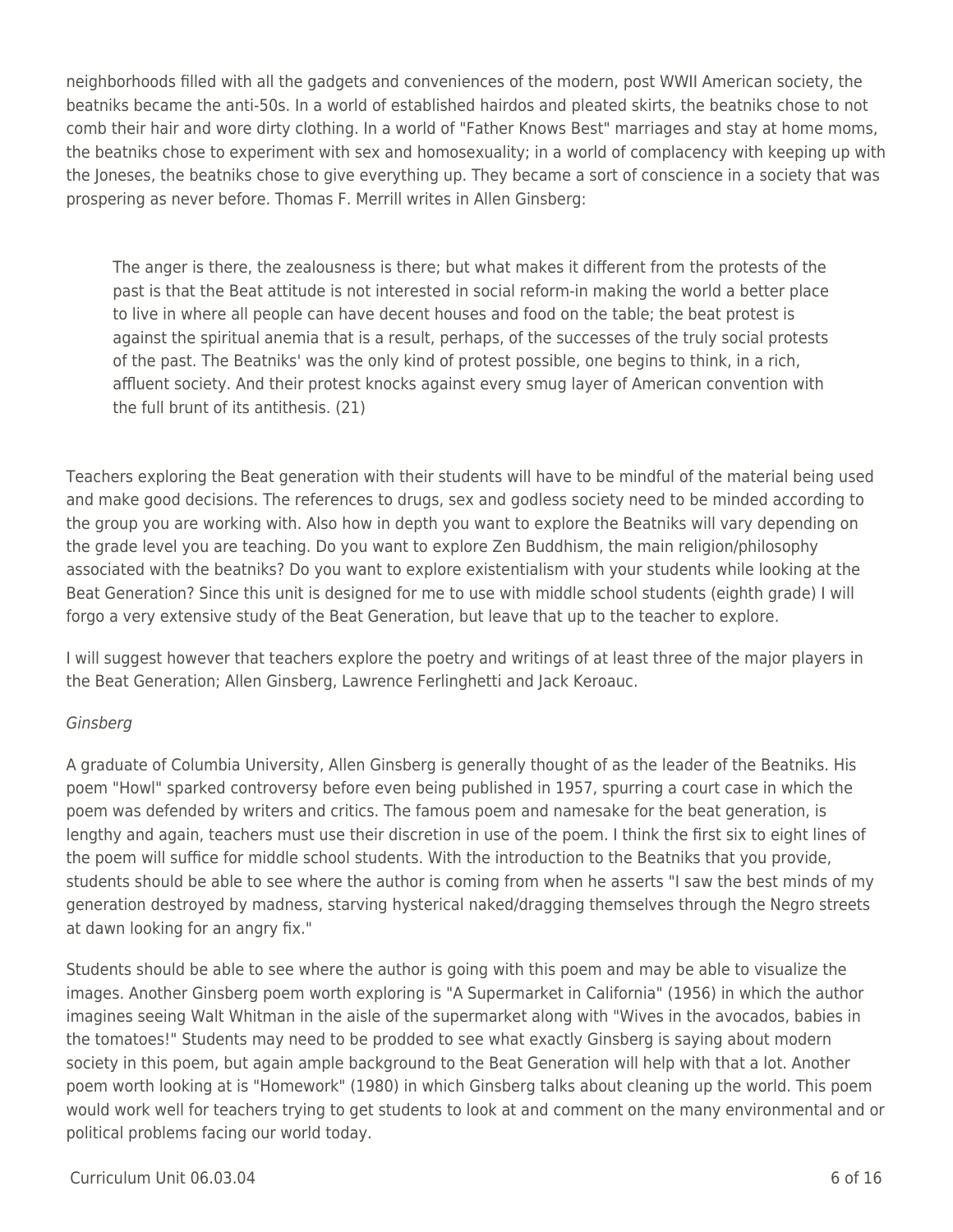## Ferlinghetti

The second author I would include in a discussion of the Beats is Lawrence Ferlinghetti. Ferlinghetti became very influential as not only a poet but also a publisher of the beatniks. His publishing company, City Lights Books, was the first to publish Ginsberg's "Howl" in the United States. A Ferlinghetti poem that I will use with my eighth graders is "People Getting Divorced." Today's students in any grade will quickly relate to this poem of despondence with the loss of people's souls. Read through it a few times. Examine the poem's placement. Ask students to look closely at the word choice.

## Kerouac

Finally any discussion of the beatniks is incomplete without an examination of Jack Kerouac. Jack Kerouac is best known for his book On the Road. High school teachers may want to teach the entire book as a sort of background for this unit. As a middle school teacher I may take excerpts to share with the students or emphasize some of Kerouac's poetry which revealed the beat attitude while embracing Zen Buddhism.

Have students choose their favorite work from the beat Generation and create a visual. What kind of drawings, sculpture or artwork can students come up with for the opening lines of "Howl"? How do they imagine Ferlinghetti saw divorcees, or how does Kerouac look traveling On the Road. Students choosing to receive a unit grade on this section of the unit should be reminded that while the majority of their grade will be on this art project, their participation in the other sections of the unit is still required.

Have students share their work and read the lines of poetry while the class looks at the visual. Finally have students write their own "Beat poems" in journals and share them with the class. Ask students to snap their fingers as a sign of applause. You might even consider setting up a Beatnik Café in which students can spend a day sharing their own work or their own interpretations of the Beat Generation literature you have discussed. This is also a way to lead students towards the poetry slam presentation that will be the cumulating project of this work. Have fun with it!

## **Section Two-Voices of the Sixties**

This section of the unit probably allows the most flexibility and room for creativity for teachers. Here I will be focusing on several of the poets/musicians of the protests of the sixties. The huge amount of authors and musicians that fall into this category make for a wide variety that a teacher can choose from. Just glance at a Woodstock album to get a quick handful of musicians who were protesting at the time; Crosby, Stills and Nash, Joni Mitchell, Country Joe and the Fish, Joe Cocker, Jimi Hendrix, and countless others. The number of poets that fall into the same category is just as lengthy. For this particular unit I will focus on Bob Dylan, Jimi Hendrix and Nicki Giovanni.

The path of this section of the unit will follow the path of the other section focused on the Beat Generation. Students will be given some background on the era, they will examine the literature of the given subjects and they will experiment in a similar fashion with their own writing.

## The Sixties

Although the sixties was a complicated and controversial decade, it will help teachers to focus by remembering where the unit is coming from. Since we are coming from a focus on the beatniks of the fifties, it makes sense to stay focused on similar characters in the sixties. Unfortunately, this includes most of the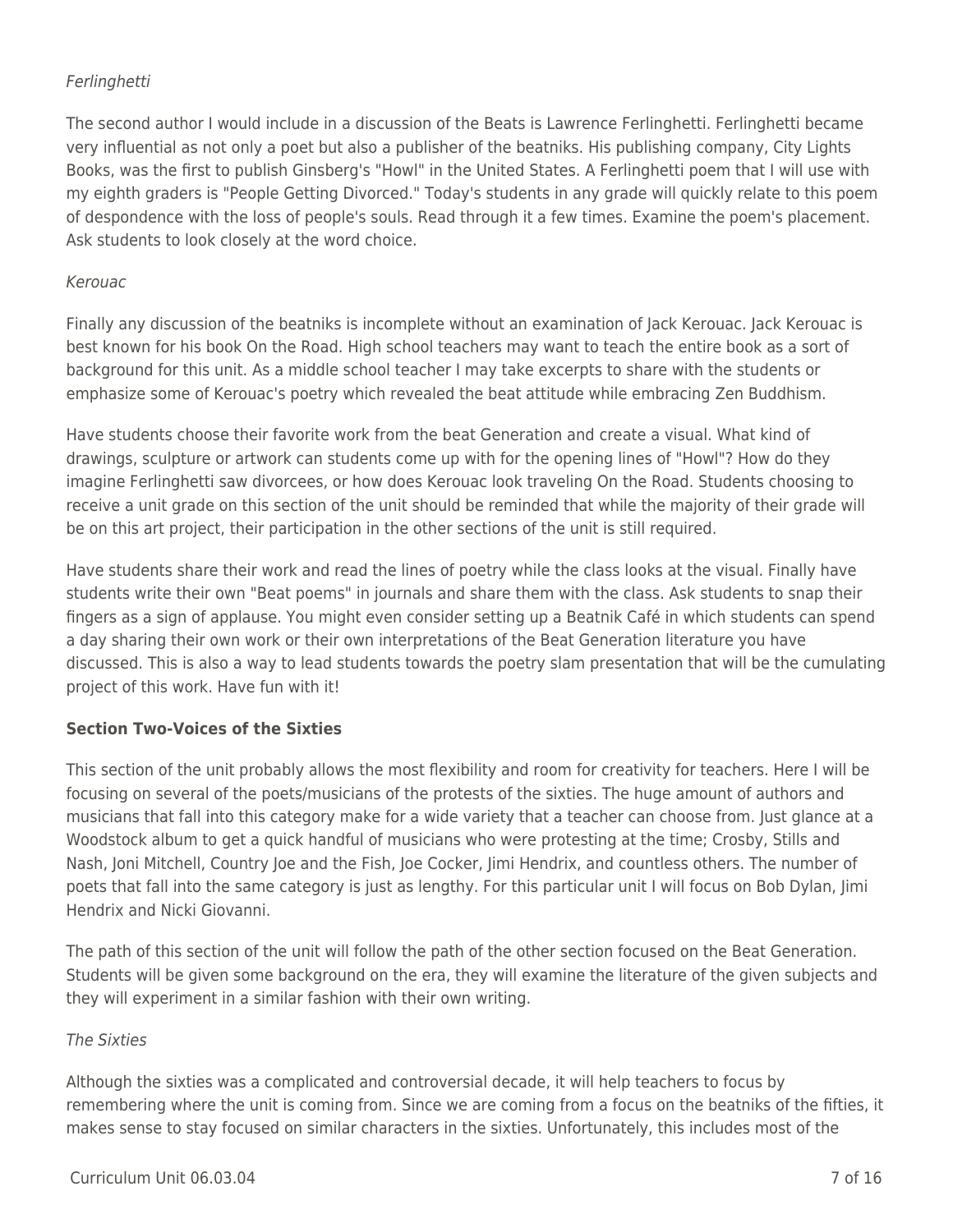younger members of the US population at that time. A little background on the Vietnam War, touching on the Civil Rights Movement and talking about the rise of women's and Native American rights will help set the stage for this section of the unit. Again how in-depth a teacher wants to take the students into the background really depends on several factors including teacher interest, grade level and curriculum. This unit would work well as an interdisciplinary one between an English and a social studies teacher. Use the unit the way you see fit.

In this section of the unit I will focus on putting the poetry to music. Working at an arts magnet school puts me at an advantage here. Students in our school are constantly encouraged to tap into their artistic talents.

### Jimi Hendrix

It will be interesting to see how many students know who Jimi Hendrix was. I suspect that in my middle school classroom about ninety percent of the students will either have never heard anything about him or would not be able to identify his music. But Hendrix is a wonderful way to start the introduction to the sixties. It should be easy for you to use Hendrix as a sort of bridge between the Beatniks and the protests of the sixties. His music, like the poetry, writing, and thoughts of the Beat Generation, was really rebellious in nature. Even among the rebellious rock and roll of the times, Hendrix's music really sticks out as an even further step away from conformity, an even larger silent protest against society just through the nature of the music itself. He lived in society that still largely shunned African Americans and was himself somewhat ostracized by his own race due to his connections to a movement dominated by white youth.

Begin the focus on Hendrix by giving students lyrics to "The Star-Spangled Banner." Read them together and ask the students to put music to the lyrics. They will undoubtedly sing you a traditional version of our national anthem written by Francis Scott Key. Next, play Jimi Hendrix's version of the song for students. Why was his song controversial? What was Hendrix trying to say in his version? Why did he burn his guitar at the conclusion of the performance? How was Hendrix's performance at Woodstock an expression of protest? This illustration will really epitomize the focus of this section of the unit; poetry as music.

## Bob Dylan

It can probably be said that Bob Dylan was to his generation in the sixties what Allen Ginsberg was to a generation of Beat Poets. His impact on the music of the times and the music of generations to come can still be felt today. But he is also known as a poet and was even considered at one time for a Pulitzer Prize in poetry.

Give students the lyrics to a song like Bob Dylan's "Subterranean Homesick Blues." Read it as a class and examine it. What does Dylan mean when he says "You don't need a weatherman to tell which way the wind blows?" Examine other Dylan songs including "Mr. Tambourine Man," "Blowin' in the Wind," "The Times They Are A-Changin'" and any number of others. The goal is to look closely at the lyrics first. Examine them like you would any poem. Ask students to imagine what kind of music they would put to the work and finally let them hear what music Dylan used. After students hear the song and talk about their feelings, allow them to reflect in their journal. What kind of connections can they make between Dylan's music and the Beat Generation and/or Hendrix? Is the music that Dylan plays similar to what they would play. How is it the same, how is it different? Once again I have chosen Dylan for this section of the unit because he seems to epitomize the movement. He is also one of my personal favorites from the era. There are many others that could be used in his place if teachers prefer. Look into Jim Morrison, Simon and Garfunkel, Joan Baez, Pete Seeger, or a number of other artists from the sixties whose work can easily be read as poetry before examining it as music.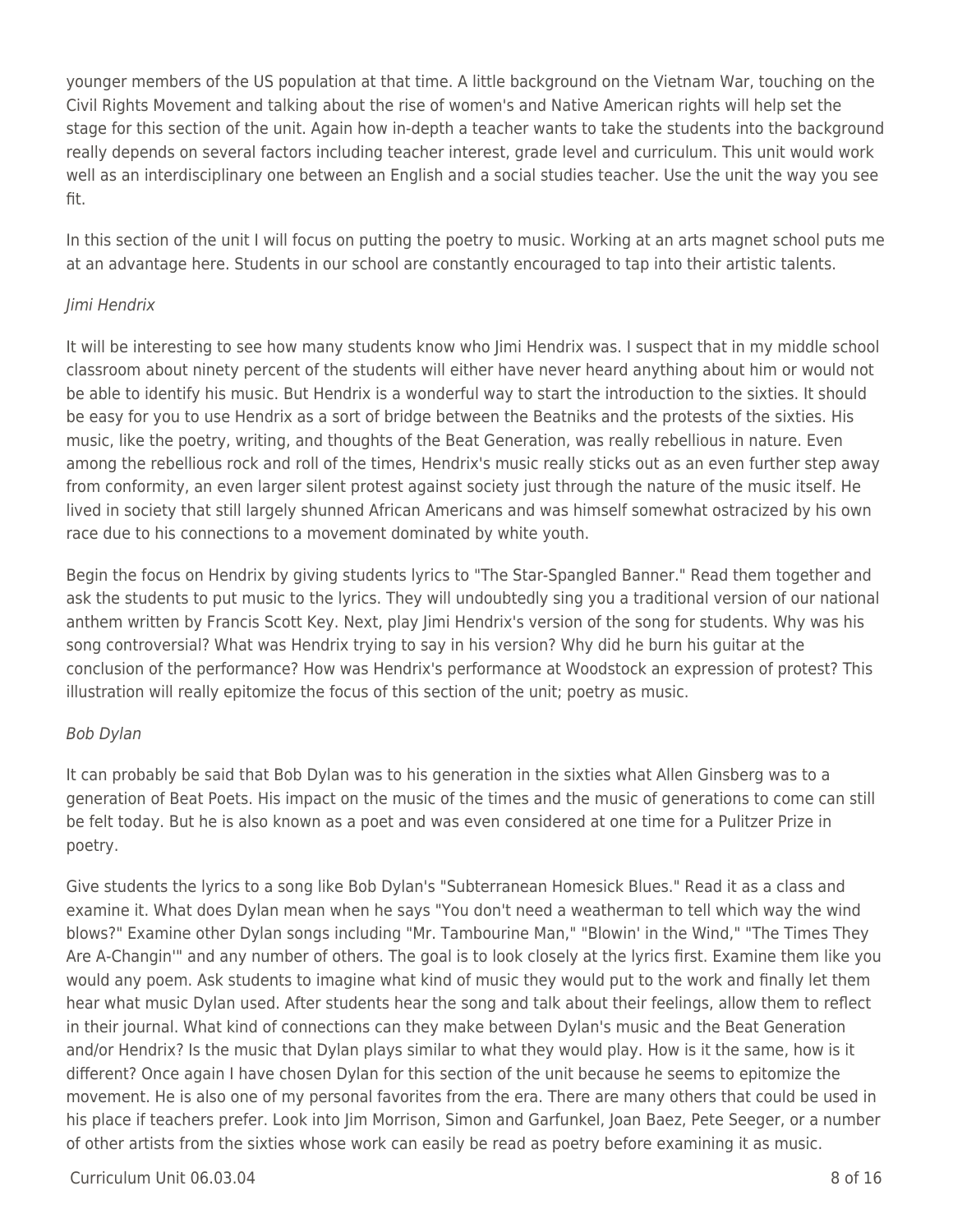#### Nikki Giovanni

Born in Knoxville, TN in 1943, Nikki Giovanni came to be known as one of the most successful of African American poets during the 1960s. Her first collection of poetry, Black Feeling, Black Talk was published to wide acclaim in 1967. She has continued writing and publishing into the 21st Century. Giovanni is an especially good author to use in this unit because she is a writer that many of my students know today. Her poetry is widely published in English textbooks and her work continues to gain popularity now. Giovanni becomes another bridge in this unit. Here, after all is a voice from the sixties that is being read and enjoyed by children today. Here is a living connection for the students and therefore a key to one of my goals in this unit. Dylan and Hendrix might also reach the modern day student, but I suspect that neither will have the notoriety that Giovanni will have with today's students. Ask students what music they could set to Giovanni's poetry.

Finally this section of the unit should end with students working together to put their own poetry to some kind of music. Be ready to give a unit grade to those students who feel they can best share their work through music. There is a more detailed lesson plan on this section at the end of the unit.

## **Section Three-The Spoken Word and the Poetry Slam**

This third section of the unit is really a culmination of the previous two sections. Spoken word poetry is a newer artistic movement, but the connections to the past will be evident to your students right away. The development of spoken word in this unit begins with the Beat poets who regularly read their poetry in New York bars, it continued with protest music of the sixties and then entered a more public forum with the introduction of the open mike in the late seventies and eighties. In the eighties "performance" was added to the poetry readings and in the mid eighties Marc Smith organized the first "poetry slams" which are basically spoken word competitions in which the audience scores the performers. The poetry slam turns this new look at poetry, the spoken word, into a competitive sport. Spoken word performance poetry is really poetry reading combined with performance in a competitive format. It is poetry and emotion put out there for the audience and for the poet. Introduce the spoken word to your class with the help of others. As I mentioned in my introduction, I was fortunate to have a small group come to my classroom for a performance that neither my students nor I will ever forget. But there may not be a group that you can get a hold of right away. That's ok. There are books, recordings and movies that you can utilize. I have mentioned several of them in my bibliography. There are also open mike sessions all over our country. It is important that the students get an ample introduction to the art, so that when it comes time for them to get up and share, they won't just read the lines on the page, but they will let them live and send them out to the class.

Once students understand the spoken word and have heard some examples of poetry in action, simply let them write their own feelings. Let them spend some time with their journals and then, of course, let them share. Students will have a great time with this. Try to have a microphone available for them and if possible get the AV department to send down someone to film the students performing their work.

## **The Poetry Slam**

After students have had their try at performance poetry, introduce them to the poetry slam. Remember the basic difference between performance poetry and a poetry slam is the competition. Audience participation is vital as they are the ones who score the performers. Devise a system of scoring that works for your class. Establish a point system where students can score the performers based on a set of criteria that you establish. (Perhaps students could score each other on a scale of one to ten with categories including performance,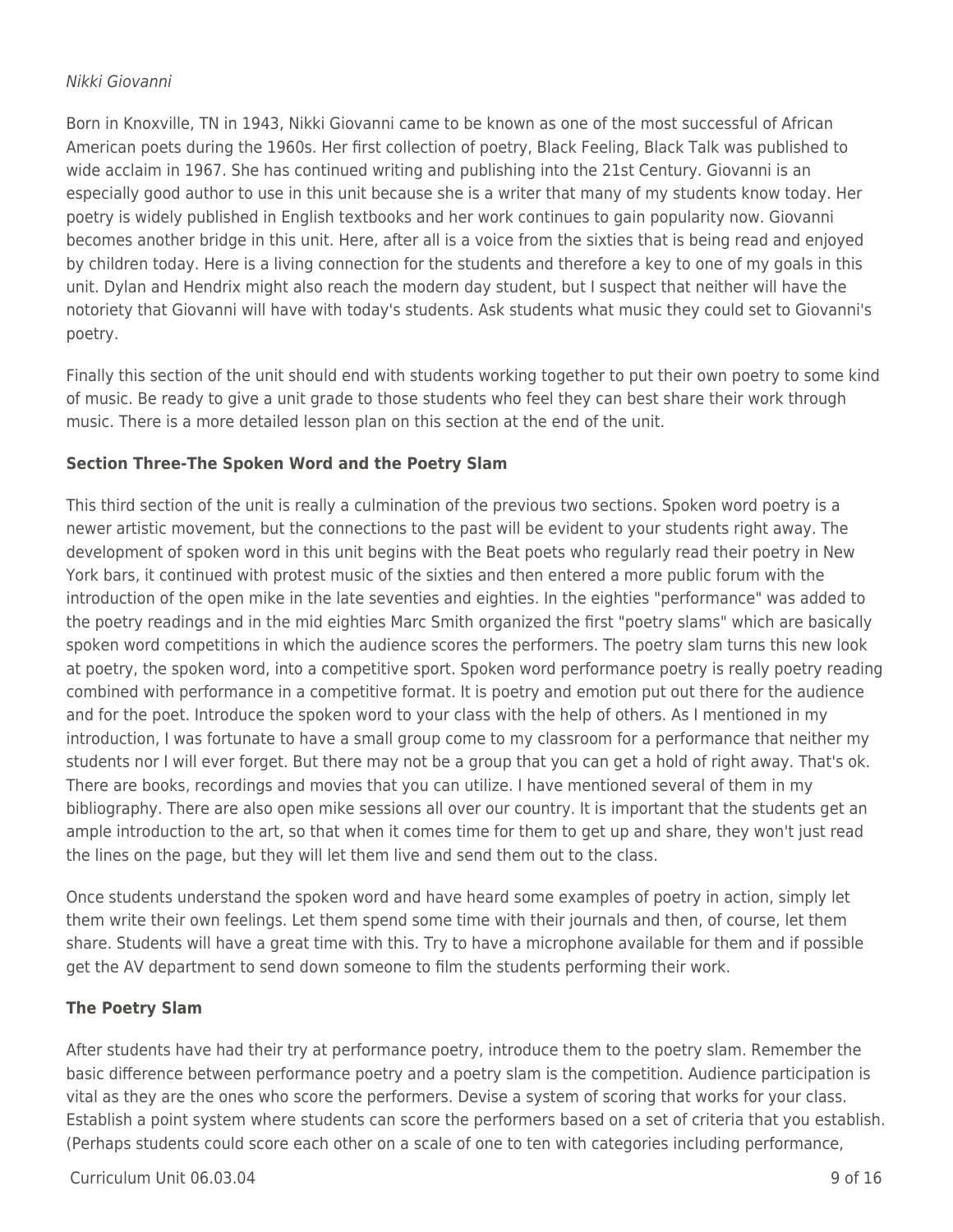poem, poetic devises or whatever you decide.) Finally allow the students to perform their poetry. Invite other teachers, students and administrators to participate in the slam. Remember to grade those students who choose this option as their final project.

## **Conclusion**

With the completion of this unit both you and your students will have made some connections with the fifties and sixties and had a fun time exploring poetry in a different manner. There should have been a lot of sharing and experimentation with poetry and the many ways of self-expression touched on in the unit. I hope that your students were able to use this unit, not only as a way to make those connections that I have spoken of, but to also really tap into their inner thoughts, issues, and concerns.

## **Lesson Plans**

The following lesson plans are designed for an eighth grade classroom. The period for each class is 52 minutes. The lesson may need to be adapted in certain ways for your classroom, but this will give you the basic format of the course. I focus here on three lessons from "The Sixties" section of the unit. I feel that this section of the unit is the most instrumental in showing students how poetry and music have been used to deliver a message.

Just to review, by this point in the unit you would have been over the beatniks with the students. Starting out by giving the student some background on the time period, you would have continued by reading some of the sampled poetry and the students should have tried their hand at some beat poems of their own. Finally in the cumulating art project of that section of the unit, students should have made some artwork to accompany either their own beat poem or one of the poems that they discovered through your explanation.

It is worth noting that the general pattern of each of the three sections in the unit is similar. The teacher should start out by brainstorming with the students to find out what they know about an era. Secondly, the teacher introduces the text to the students, studying as you would any poem. The next step in the unit is where the poetry becomes more specialized. With the beatniks, poetry and art are combined as works are read aloud; with the sixties we put music to the poems; and with the spoken word section we actually treat the poetry as performance poetry.

## **Sample Lesson One-Building the background to the sixties**

**Objectives** 

- · Students will brainstorm what they know about the social issues of the sixties
- · Students will read the words to "The Star Spangled Banner"
- · Students will listen to Jimmy Hendrix's version of "The Star Spangled Banner."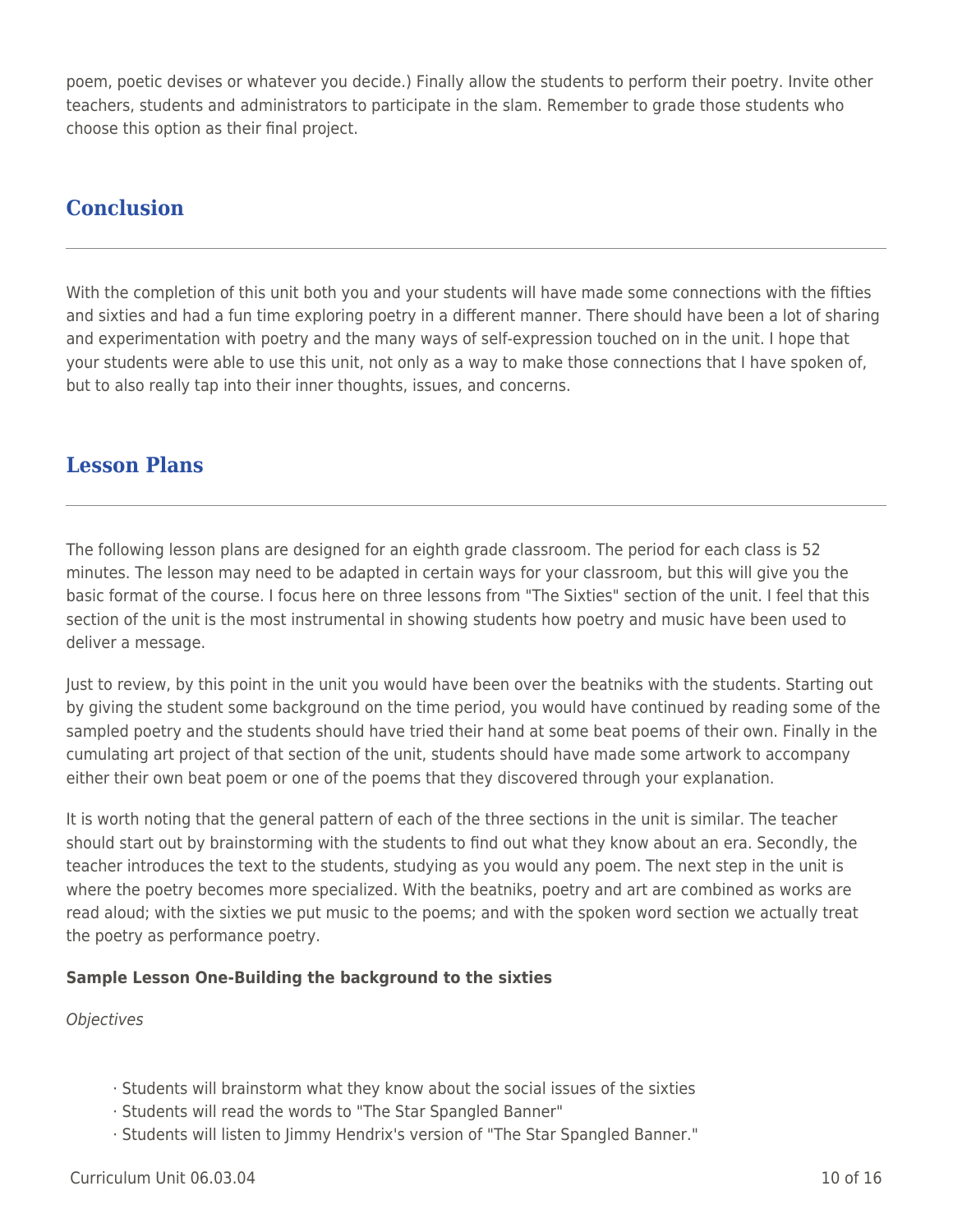· Students will reflect in their journal

#### **Materials**

· Text of "The Star Spangled Banner," recording of Jimi Hendrix playing "The Star Spangled Banner" at Woodstock, journals

## Initiation

Begin the class by asking students what they know about the 1960s. How much input you will get from your class depends on many things; their age, grade level, who their social studies teacher was the year before, what your history curriculum is and any number of any other issues. It is safe to say that most classes, especially middle school students, will need a little prodding. Ask questions such as what was the war, what was going on with women, with African-Americans, etc. As they come up with ideas write down their ideas on the board and see what sort of images you come up with. Turn it into a great teaching moment by filling students in on the feeling of the sixties. Who are some of the big names from the sixties? What were some of the big events? Who has relatives that lived through the sixties? What did they do during the decade? Who has seen "Forest Gump?" (You might even want to bring a copy in and show parts of the film as part of your background.) It is a lot to cover in one class period and you can easily extend it to two or more if you prefer. Remember the best thing about these units is their adaptability.

#### Procedure

Once students have shared some of their knowledge and you and the class have had a conversation about the sixties, hand out a copy of the words to our nation's national anthem, "The Star-Spangled Banner."

Students have heard many versions of this song over the years. But Jimmy Hendrix's version is perhaps one of the most unique. After reading through the song once, allowing one or two students to sing a verse, play Hendrix's version for the class. Ask students what they heard. Without too much discussion, ask students to write down in their journals what this version of the song said to them.

#### Closure

Ask students to share the thoughts they wrote in their journals. Some students will undoubtedly be willing to share and again it will be up to you, the teacher, to help shape a conversation as to how and why the song would be controversial and an indication of the times.

## **Sample Lesson Plan-Two- Dylan and the Protest Song**

## **Objectives**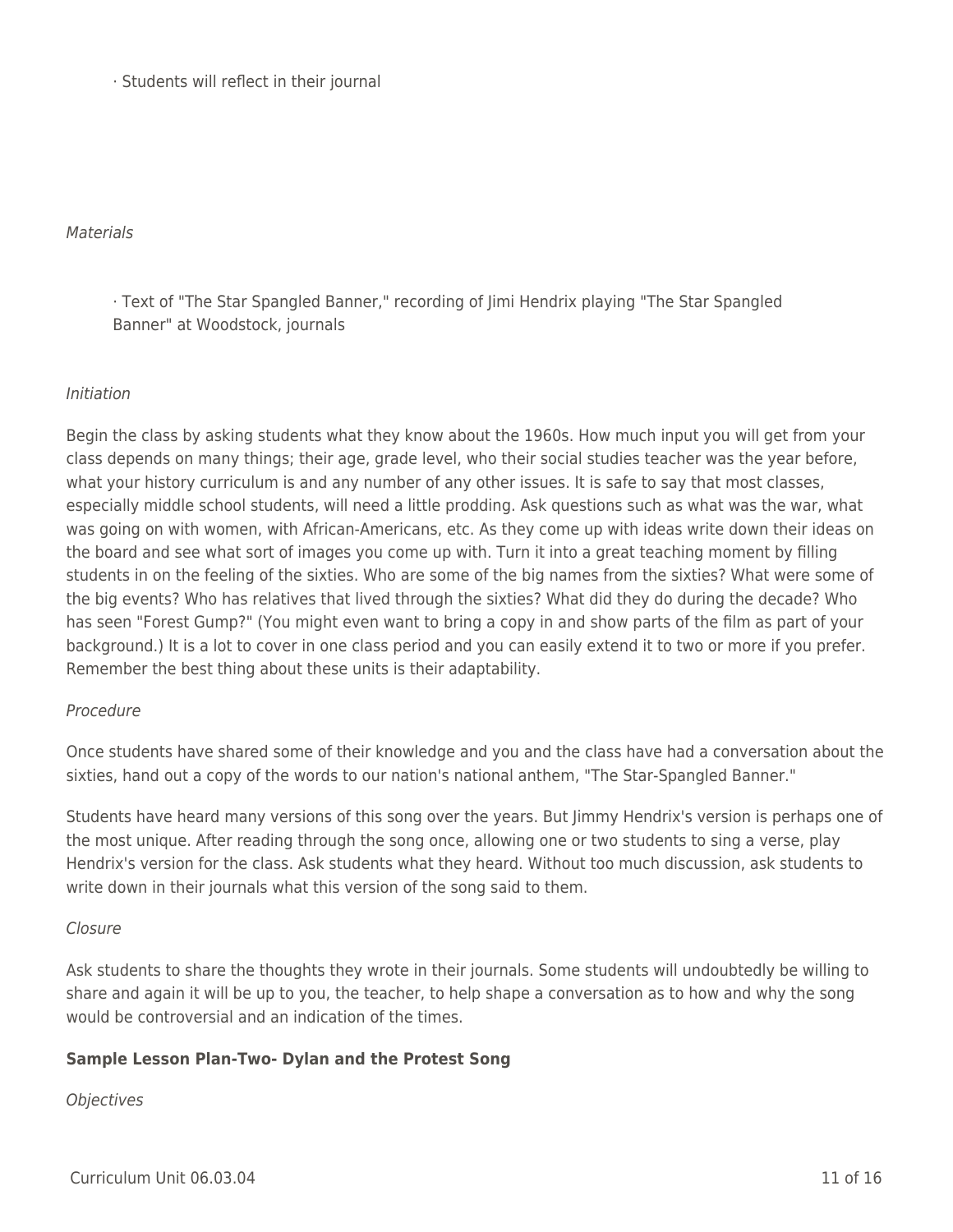- · Students will read the lyrics of several 1960s song writers
- · Students will identify images in the poetry
- · Students will listen to the musical versions of the songs
- · Students will create their own "protest" poetry

#### **Materials**

- · Students' journals
- · Lyrics and music for a selection of sixties music
- · tape recorder
- · web organizers

### Initiation

Ask students what an image is. Take a few minutes to talk about how important images are to poets. I often tell students poets paint pictures in our minds through words and images. Ask students to give you examples of images from literature or poetry that they are familiar with.

#### Procedure

After talking about images, ask students to read the lyrics of the poetry you have chosen. Ask students to go through the poetry and highlight some of the images. Take for example, Dylan's Subterranean Homesick Blues . What is going on in the song? How does it represent the era? What are the images that Dylan plays with in the song? Chances are that many of the students have never hear the song before, so see if they can imagine the type of music that might accompany the lyrics. Finally play the song for the students. Repeat this section of the unit as many times as you like with as many different artists as you like. Think of using Pete Seeger, Joan Baez, Jim Morrison, CSNY, The Who, the Stones and a multitude of others

Now students are ready to write their own protest poem. Brainstorm the issues that are important to them. What would they like to change? Once you have shared these ideas, ask students to come up with a poem that can later be set to music. They may have to finish it for homework.

#### Closure

If anyone is ready ask him or her to share his or her poem!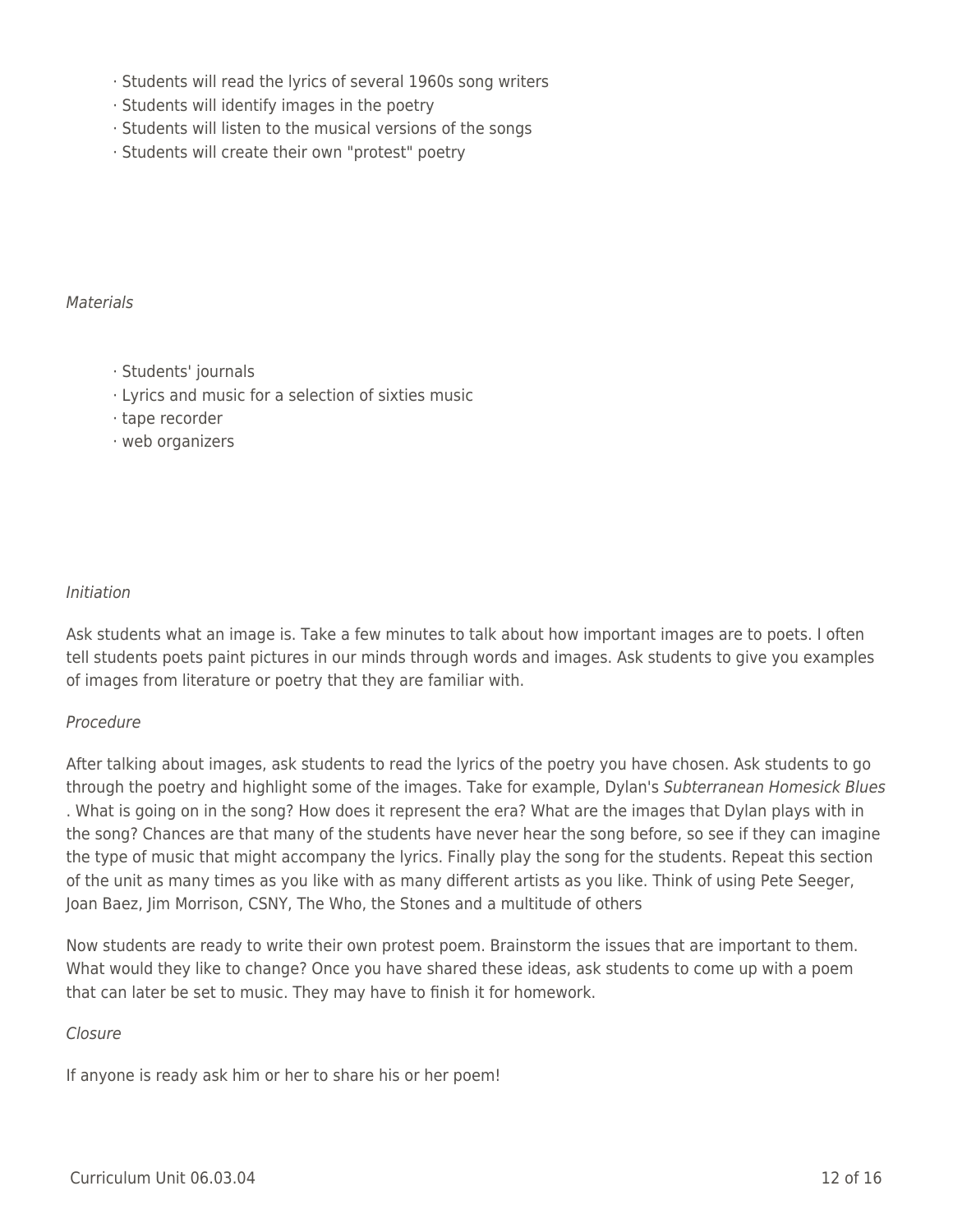### **Sample Lesson Three- Making the music**

Sample lesson three begins the cumulating project for this section of the unit. I want students to set music to the poetry they have created. Since many of the students may not feel comfortable coordinating music with their work, the class will be working in groups for this section. Again, the type of work you get from your students will depend on the class you are working with. But music can be anything from drumming on a table to a group of students with guitars, drum sets and lead vocalists. Allow your students to provide the background that they can come up with.

#### **Objectives**

- · Students will share their protest poetry
- · Students will work in groups to set music to some of the poetry they have written
- · Students will perform their poetry for the class

#### Initiation

Go over the term "music" with your class. What is music? What types of music do they like? Who can make music? How? Who can demonstrate music making now? I'm sure about half my class would be glad to get up and do a off the cuff rap bit. Students are constantly drumming on desks and making noise in class. This part of the unit may sound difficult, but I believe it will be easier than it seems. Turn it over to the students.

#### Procedure

Get the students in groups of four or five. Pay close attention to the composition of the groups, making sure that some of the personalities you put together have the potential to create great music. Tell them they have approximately five minutes to share what they have written. Tell the students each group is going to set music to one piece and then perform for the class. You may want to give the students extra time for this, especially students who are going to take it beyond, desk tapping and scatting.

#### Closure

Students should perform their songs for the rest of the class. From here the section of performance poetry should be a natural for students.

## **Reading List**

Bonair-Agard, Roger, Stephen Coleman, Guy LeCharles Gonzales, Alex Olsen and Lynne Procane. Burning Down the House: Selected Poems from the Nuyorican Poet's Café's National Poetry Slam Competition. Soft Skull Press, 2003. A selection of the authors' materials used in a national poetry slam.

 $Curir$ iulum Unit 06.03.04  $\qquad$  13 of 16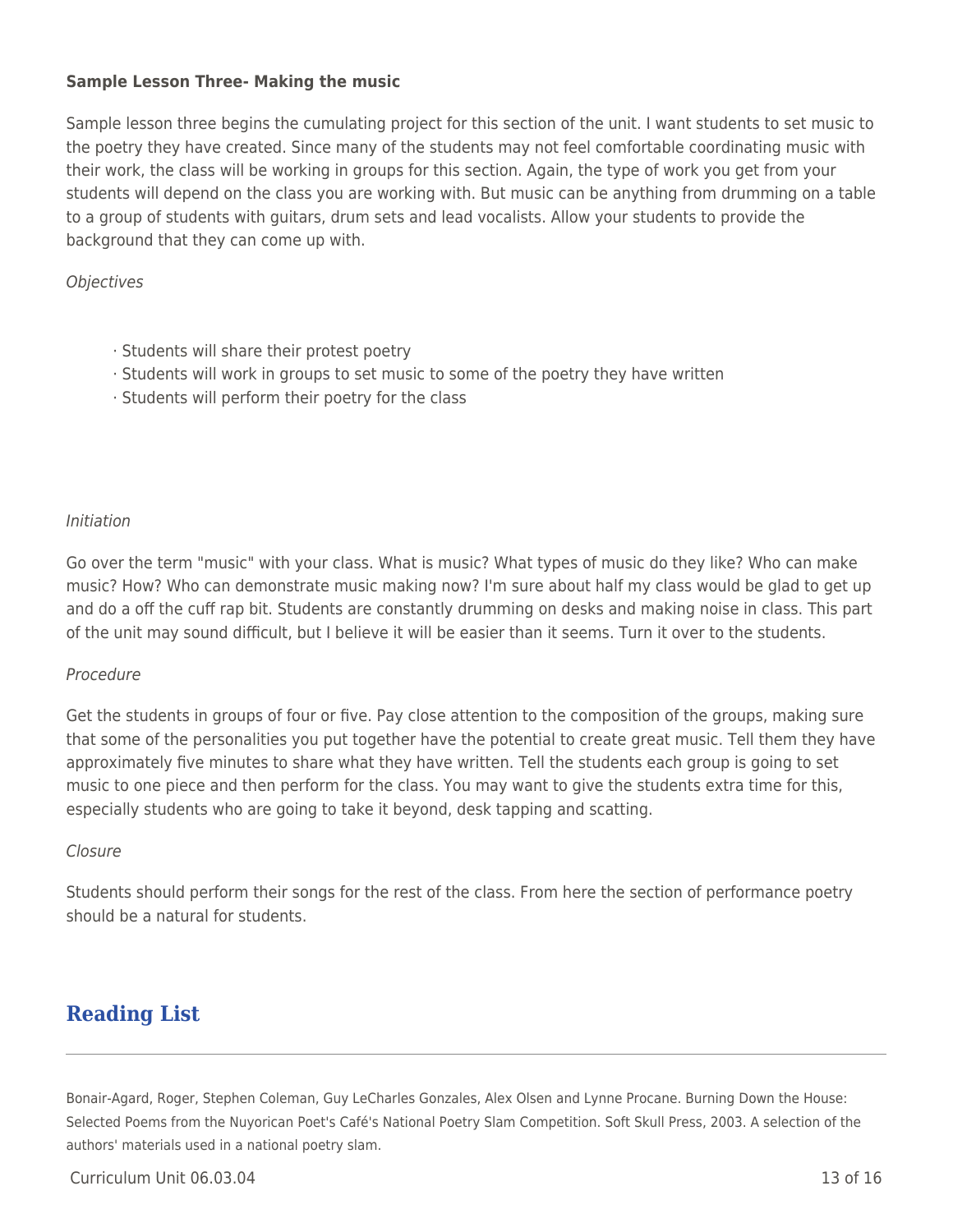Eleveld, Mark, editor. The Spoken Word Revolution. Naperville, IL: Sourcebooks, Inc, 2004. This excellent publication touches on every aspect of the development of the "Spoken word Revolution" from the beat generation to hip hop and the poetry slam. It also comes with a CD that will come in handy in the classroom when introducing the poetry slam at the end of the unit.

Ellmann, Richard and Robert O'Clair, editors. The Norton Anthology of Modern Poetry. Norton: New York, 1988. A nice selection of a wide variety of modern American poetry.

Gitlin, Todd. The Sixties: Years of Hope, Days of Rage. Bantam Books: New York, 1987. This critically acclaimed book gives teachers a thorough background on this turbulent decade.

Glazner, Gary. Poetry Slam: The Competitive Art of Performance Poetry. San Francisco: Maniac D. Press, 2000. A great book for exploring the history of the poetry slam and arranging your own.

Grimes, Nikki. Bronx Masquerade. Puffin Books: New York, 2003. This fictional account of a classroom poetry slam is a wonderful introduction to what I want teachers to do in the third section of this unit.

Hewitt, Geof. Hewitts Guide to Slam Poetry and Poetry Slams with DVD. Discover Writing: New York, 2005. This book is a handy reference to the poetry slam including plans and help for creating your own poetry slam. Book comes with DVD.

Kerouac, Jack. On the Road. New York: Penguin, 1955. This is a classical representation of the beat generation written by one of the leading figures from the period.

Kerouac, Jack. Some of the Dharma. New York: Viking Penguin, 1997. This large collection of Kerouac writing is helpful in getting a different view of the writer and stepping away from On the Road.

Medina, Tony and Louis Reyes Rivera, editors. Bum Rush the Page: A Def Poetry Jam, 2001. New York: Penguin Books, 2001. An interesting collection of material used in the slam.

Merrill, Thomas F. Allen Ginsberg. Twayne Publishers: New York, 1969. This comprehensive study of Ginsberg and his work provides excellent background on the poet.

Paschen, Elise and Rebekah Presson Mosby, editors. Poetry Speaks. Source Books: Naperville, IL, 2001. A concise collection of African-American poetry which can be used in this unit.

Smith, Marc Kelly, and Joe Kraynak. Complete Idiot's Guide to Slam Poetry,. Alpha Books: New York, 2004. The famous "Idiot's Guides" takes on Poetry Slams with the help of two leaders in the field.

White, Timothy. Rock Stars. Stewart, Tabori and Chang, Inc: New York, 1984. A collection of nearly fifty short biographies on musicians who can be used in this unit.

#### **Websites**

#### www.poetryslam.com

A great source for information on the slams, includes links, chat rooms and a variety of valuable information

www.webenglishteacher.com

This is a great site for English teachers. Check out the link to classroom poetry slams.

 $Curir$ iulum Unit 06.03.04  $\qquad$  14 of 16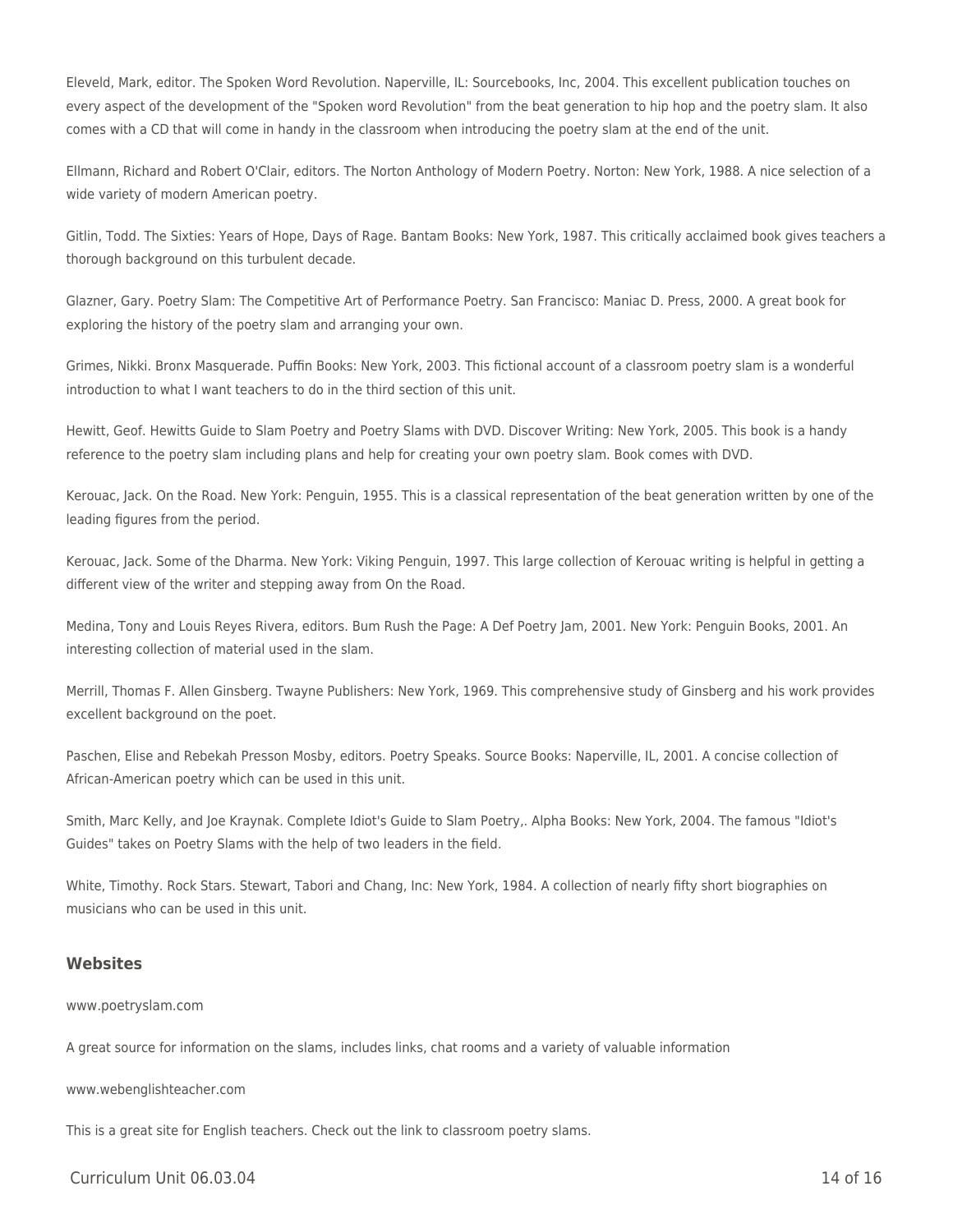www.slampapi.com

A wonderful site for getting a variety of information (history, material, other sources) on the poetry slam.

www.slamnation.com

This site provides information on the movie, Slamnation. Also provides links and material for teachers' use.

## **Appendix A: Standards**

Connecticut's Common Core of Learning Program Goals

Having completed this unit, students will have achieved the following Connecticut's Common Core of Learning program goals for language arts:

- · Create works using the language arts in visual, oral and written texts;
- · Read, write, speak, listen and view to construct meaning of written, visual and oral texts;
- · Choose and apply strategies that enhance the fluent and proficient use of the language arts; (brainstorming, use of graphic organizers)
- · Read with understanding and respond thoughtfully to a variety of texts

When done with this unit, students will have achieved the following Connecticut's Common Core of Learning program goals for the arts;

· Create (imagine, experiment, plan, make, evaluate, refine and present/exhibit) art works that express concepts, ideas and feelings in each art form

· Respond (select, experience, describe, analyze, interpret and evaluate) with understanding to diverse art works and performances in each art form

· Understand the connections among the arts, other disciplines and daily life.

New Haven Public Schools Academic Performance Standards

Students will also achieve the following goals from the New Haven Public Schools Academic Performance standards for eighth grade Language Arts;